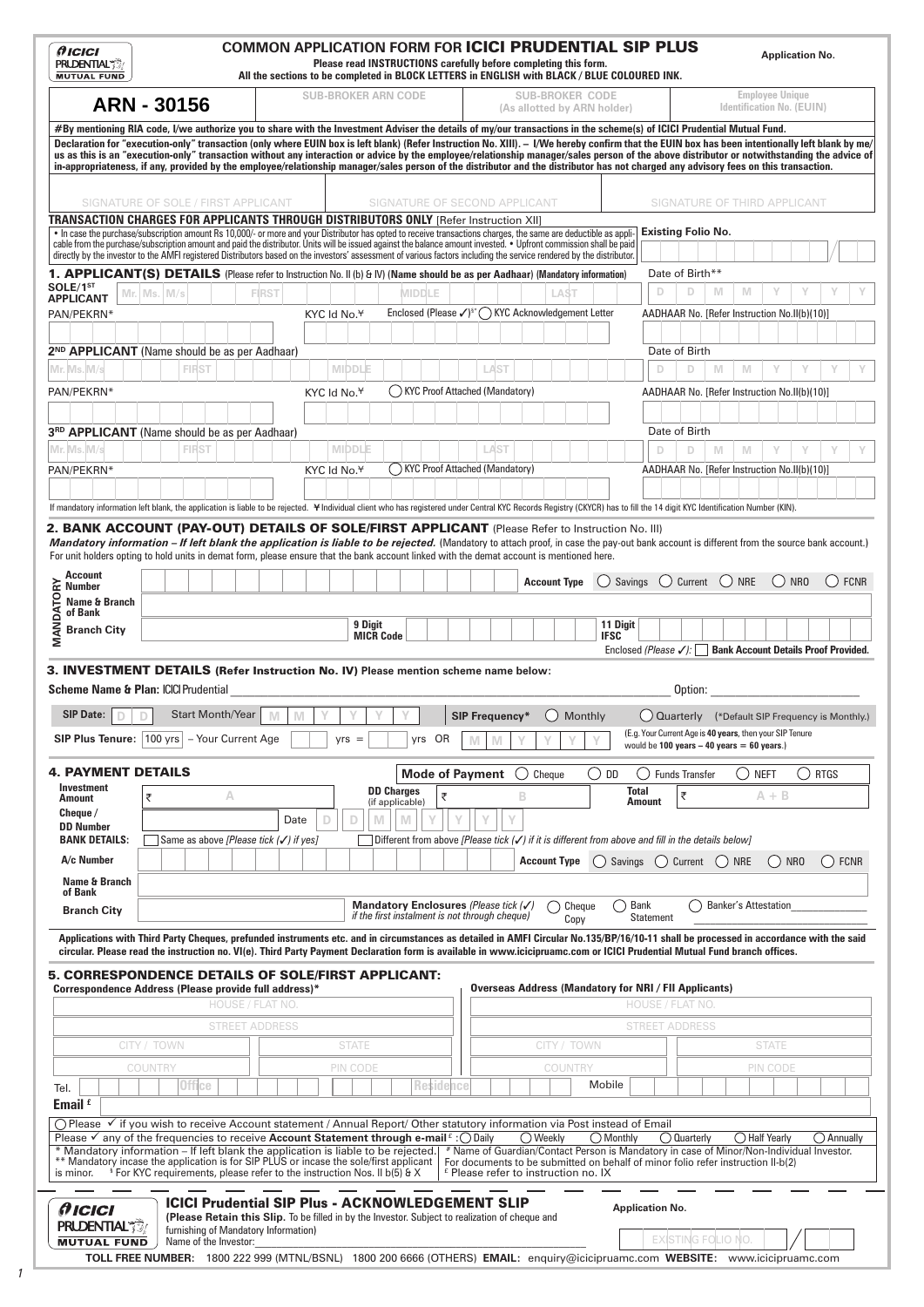## **ARN - 30156 EUIN NO**

| 7. TAX STATUS [Please tick $(\checkmark)$ ]<br>$\square$ NRI<br>$\Box$ Resident Individual<br>8. FATCA AND CRS DETAILS FOR INDIVIDUALS (Including Sole Proprietor) (Mandatory)<br>Non-Individual investors should mandatorily fill separate FATCA Form (Annexure II). The below information is required for all applicants/guardian<br><b>First Applicant / Guardian</b><br><b>Second Applicant</b> |                                                                                                                                                                                                                                                                                                                                      |                                              |                                                                      |                                     |                                                              |                                                                               |                          |                                                                      |                    |                                                                                                      |                    |
|-----------------------------------------------------------------------------------------------------------------------------------------------------------------------------------------------------------------------------------------------------------------------------------------------------------------------------------------------------------------------------------------------------|--------------------------------------------------------------------------------------------------------------------------------------------------------------------------------------------------------------------------------------------------------------------------------------------------------------------------------------|----------------------------------------------|----------------------------------------------------------------------|-------------------------------------|--------------------------------------------------------------|-------------------------------------------------------------------------------|--------------------------|----------------------------------------------------------------------|--------------------|------------------------------------------------------------------------------------------------------|--------------------|
|                                                                                                                                                                                                                                                                                                                                                                                                     |                                                                                                                                                                                                                                                                                                                                      |                                              |                                                                      |                                     |                                                              |                                                                               |                          |                                                                      |                    |                                                                                                      |                    |
|                                                                                                                                                                                                                                                                                                                                                                                                     |                                                                                                                                                                                                                                                                                                                                      |                                              |                                                                      |                                     |                                                              |                                                                               |                          |                                                                      |                    |                                                                                                      |                    |
|                                                                                                                                                                                                                                                                                                                                                                                                     |                                                                                                                                                                                                                                                                                                                                      |                                              |                                                                      |                                     |                                                              |                                                                               |                          |                                                                      |                    |                                                                                                      |                    |
|                                                                                                                                                                                                                                                                                                                                                                                                     |                                                                                                                                                                                                                                                                                                                                      | <b>Place/City of Birth</b>                   |                                                                      | <b>Country of Birth</b>             |                                                              |                                                                               |                          | <b>Country of Citizenship / Nationality</b>                          |                    |                                                                                                      |                    |
|                                                                                                                                                                                                                                                                                                                                                                                                     |                                                                                                                                                                                                                                                                                                                                      |                                              |                                                                      |                                     |                                                              |                                                                               |                          | () Indian () U.S. () Others (Please specify)                         |                    |                                                                                                      |                    |
|                                                                                                                                                                                                                                                                                                                                                                                                     |                                                                                                                                                                                                                                                                                                                                      |                                              |                                                                      |                                     |                                                              | ( ) Indian                                                                    |                          | $\bigcirc$ U.S. $\bigcirc$ Others (Please specify)                   |                    |                                                                                                      |                    |
| <b>Third Applicant</b>                                                                                                                                                                                                                                                                                                                                                                              |                                                                                                                                                                                                                                                                                                                                      |                                              |                                                                      |                                     |                                                              | ( )Indian                                                                     |                          | $\bigcirc$ U.S. $\bigcirc$ Others (Please specify)                   |                    |                                                                                                      |                    |
| Are you a tax resident (i.e., are you assessed for Tax) in any other country outside India?                                                                                                                                                                                                                                                                                                         |                                                                                                                                                                                                                                                                                                                                      |                                              |                                                                      | () Yes                              | ( ) No                                                       | [Please tick (√)]                                                             |                          |                                                                      |                    |                                                                                                      |                    |
| If 'YES' please fill for ALL countries (other than India) in which you are a Resident for tax purpose i.e. where you are a Citizen/Resident / Green Card Holder / Tax Resident in the respective countries.                                                                                                                                                                                         | <b>Country of Tax Residency</b>                                                                                                                                                                                                                                                                                                      |                                              | <b>Tax Identification Number or</b>                                  | <b>Functional Equivalent</b>        |                                                              | <b>Identification Type</b><br>(TIN or other please specify)                   |                          |                                                                      |                    | If TIN is not available please tick $(\checkmark)$<br>the reason $A$ , $B$ or $C$ (as defined below) |                    |
| <b>First Applicant / Guardian</b>                                                                                                                                                                                                                                                                                                                                                                   |                                                                                                                                                                                                                                                                                                                                      |                                              |                                                                      |                                     |                                                              |                                                                               |                          | Reason: $A \Box$                                                     |                    | BΠ                                                                                                   | $C \Box$           |
| <b>Second Applicant</b>                                                                                                                                                                                                                                                                                                                                                                             |                                                                                                                                                                                                                                                                                                                                      |                                              |                                                                      |                                     |                                                              |                                                                               |                          | Reason: $A \Box$                                                     |                    | $B\square$                                                                                           | $\complement \Box$ |
| <b>Third Applicant</b>                                                                                                                                                                                                                                                                                                                                                                              |                                                                                                                                                                                                                                                                                                                                      |                                              |                                                                      |                                     |                                                              |                                                                               |                          | Reason: $A \Box$                                                     |                    | $B\square$                                                                                           | $C \Box$           |
| $\Box$ Reason A $\Rightarrow$ The country where the Account Holder is liable to pay tax does not issue Tax Identification Numbers to its residents.                                                                                                                                                                                                                                                 |                                                                                                                                                                                                                                                                                                                                      |                                              |                                                                      |                                     |                                                              |                                                                               |                          |                                                                      |                    |                                                                                                      |                    |
| □ Reason B ⇒ No TIN required (Select this reason Only if the authorities of the respective country of tax residence do not require the TIN to be collected)<br>$\Box$ Reason C $\Rightarrow$ Others, please state the reason thereof:                                                                                                                                                               |                                                                                                                                                                                                                                                                                                                                      |                                              |                                                                      |                                     |                                                              |                                                                               |                          |                                                                      |                    |                                                                                                      |                    |
| <b>Address Type of Sole/1st Holder:</b>                                                                                                                                                                                                                                                                                                                                                             |                                                                                                                                                                                                                                                                                                                                      |                                              | <b>Address Type of 2nd Holder:</b>                                   |                                     |                                                              |                                                                               |                          | <b>Address Type of 3rd Holder:</b>                                   |                    |                                                                                                      |                    |
| $\bigcap$ Residential $\bigcap$ Registered Office $\bigcap$ Business<br>Annexure I and Annexure II are available on the website of AMC i.e. www.icicipruamc.com or at the Investor Service Centres (ISCs) of ICICI Prudential Mutual Fund.                                                                                                                                                          |                                                                                                                                                                                                                                                                                                                                      |                                              | $\bigcap$ Residential $\bigcap$ Registered Office $\bigcap$ Business |                                     |                                                              |                                                                               |                          | $\bigcap$ Residential $\bigcap$ Registered Office $\bigcap$ Business |                    |                                                                                                      |                    |
|                                                                                                                                                                                                                                                                                                                                                                                                     |                                                                                                                                                                                                                                                                                                                                      |                                              |                                                                      |                                     |                                                              |                                                                               |                          |                                                                      |                    |                                                                                                      |                    |
| <b>KYC DETAILS (Mandatory)</b><br>9.                                                                                                                                                                                                                                                                                                                                                                |                                                                                                                                                                                                                                                                                                                                      |                                              |                                                                      |                                     |                                                              |                                                                               |                          |                                                                      |                    |                                                                                                      |                    |
| <b>Occupation</b> [Please tick $(\checkmark)$ ]<br>Sole/First                                                                                                                                                                                                                                                                                                                                       |                                                                                                                                                                                                                                                                                                                                      |                                              |                                                                      |                                     |                                                              |                                                                               |                          |                                                                      |                    |                                                                                                      |                    |
| O Private Sector Service<br><b>Applicant</b><br>O Housewife                                                                                                                                                                                                                                                                                                                                         | $\bigcirc$ Student                                                                                                                                                                                                                                                                                                                   | $\bigcirc$ Public Sector Service             | $\bigcirc$ Government Service<br>$\bigcirc$ Forex Dealer             |                                     | $\bigcirc$ Business<br>$\bigcirc$ Others (Please specify)    |                                                                               | O Professional           | $\bigcirc$ Agriculturist                                             |                    | $\bigcirc$ Retired                                                                                   |                    |
| <b>Second</b><br>○ Private Sector Service<br>Applicant<br>O Housewife                                                                                                                                                                                                                                                                                                                               | $\bigcirc$ Student                                                                                                                                                                                                                                                                                                                   | ○ Public Sector Service                      | O Government Service<br>$\bigcirc$ Forex Dealer                      |                                     | $\bigcirc$ Business<br>$\bigcirc$ Others (Please specify)    |                                                                               | O Professional           | $\bigcirc$ Agriculturist                                             | $\bigcirc$ Retired |                                                                                                      |                    |
| Third<br>O Private Sector Service<br>Applicant<br>O Housewife                                                                                                                                                                                                                                                                                                                                       | $\bigcirc$ Student                                                                                                                                                                                                                                                                                                                   | O Public Sector Service                      | $\bigcirc$ Government Service<br>$\bigcirc$ Forex Dealer             |                                     | $\bigcirc$ Business<br>$\bigcirc$ Others (Please specify)    |                                                                               | $\bigcirc$ Professional  | $\bigcirc$ Agriculturist                                             |                    | $\bigcirc$ Retired                                                                                   |                    |
| <b>Gross Annual Income</b> [Please tick $(\checkmark)$ ]                                                                                                                                                                                                                                                                                                                                            |                                                                                                                                                                                                                                                                                                                                      |                                              |                                                                      |                                     |                                                              |                                                                               |                          |                                                                      |                    |                                                                                                      |                    |
| <b>Sole/First Applicant</b>                                                                                                                                                                                                                                                                                                                                                                         | $\bigcirc$ Below 1 Lac $\bigcirc$ 1-5 Lacs                                                                                                                                                                                                                                                                                           | $\bigcirc$ 5-10 Lacs                         | $\bigcirc$ 10-25 Lacs                                                |                                     | $\bigcirc$ >25 Lacs-1 crore $\bigcirc$ >1 crore              |                                                                               |                          |                                                                      |                    |                                                                                                      |                    |
| <b>Second Applicant</b>                                                                                                                                                                                                                                                                                                                                                                             | OR Net worth (Mandatory for Non-Individuals) `                                                                                                                                                                                                                                                                                       |                                              |                                                                      |                                     | D.<br>as on                                                  | M<br>M<br>D                                                                   | $\mathbf{Y}$<br>Y<br>I Y | (Not older than 1 year)                                              |                    |                                                                                                      |                    |
| <b>Third Applicant</b>                                                                                                                                                                                                                                                                                                                                                                              | $\bigcirc$ 1-5 Lacs<br>$\bigcirc$ Below 1 Lac<br>$\bigcirc$ Below 1 Lac<br>$\bigcirc$ 1-5 Lacs                                                                                                                                                                                                                                       | $\bigcirc$ 5-10 Lacs<br>$\bigcirc$ 5-10 Lacs | $\bigcirc$ 10-25 Lacs<br>$\bigcirc$ 10-25 Lacs                       |                                     | $O > 25$ Lacs-1 crore<br>$O > 25$ Lacs-1 crore               | ◯ > 1 crore OR Net worth $\bar{\tau}$<br>◯ >1 crore OR Net worth $\bar{\tau}$ |                          |                                                                      |                    |                                                                                                      |                    |
| <b>Others</b> [Please tick $(\checkmark)$ ]                                                                                                                                                                                                                                                                                                                                                         |                                                                                                                                                                                                                                                                                                                                      |                                              |                                                                      |                                     |                                                              |                                                                               |                          |                                                                      |                    |                                                                                                      |                    |
|                                                                                                                                                                                                                                                                                                                                                                                                     | For Individuals [Please tick $(\checkmark)$ ]: $\bigcirc$ I am Politically Exposed Person (PEP) $\hat{ }$ $\bigcirc$ I am Related to Politically Exposed Person (RPEP)                                                                                                                                                               |                                              |                                                                      |                                     |                                                              |                                                                               |                          | $\bigcirc$ Not applicable                                            |                    |                                                                                                      |                    |
| <b>Sole/First</b><br><b>Applicant</b>                                                                                                                                                                                                                                                                                                                                                               | For Non-Individuals [Please tick $(\checkmark)$ ] (Please attach mandatory Ultimate Beneficial Ownership (UBO) declaration form - Refer instruction no. IV(h)):<br>(i) Foreign Exchange / Money Changer Services - OYES ONO; (ii) Gaming / Gambling / Lottery / Casino Services - OYES ONO; (iii) Money Lending / Pawning - OYES ONO |                                              |                                                                      |                                     |                                                              |                                                                               |                          |                                                                      |                    |                                                                                                      |                    |
| Second Applicant   O Politically Exposed Person (PEP) ^ O Related to Politically Exposed Person (RPEP) O Not applicable                                                                                                                                                                                                                                                                             |                                                                                                                                                                                                                                                                                                                                      |                                              |                                                                      |                                     |                                                              |                                                                               |                          |                                                                      |                    |                                                                                                      |                    |
| <b>Third Applicant</b>                                                                                                                                                                                                                                                                                                                                                                              | $\bigcirc$ Politically Exposed Person (PEP) $\hat{\ }$                                                                                                                                                                                                                                                                               |                                              | ○ Related to Politically Exposed Person (RPEP)                       |                                     |                                                              | $\bigcirc$ Not applicable                                                     |                          |                                                                      |                    |                                                                                                      |                    |
| 10. NOMINATION DETAILS (For Mutual Fund units) (Refer instruction VII).                                                                                                                                                                                                                                                                                                                             |                                                                                                                                                                                                                                                                                                                                      |                                              |                                                                      |                                     |                                                              |                                                                               |                          |                                                                      |                    |                                                                                                      |                    |
| I/We hereby nominate the undermentioned nominee(s) to receive the amount to my/our credit in event of my/our death as follows:                                                                                                                                                                                                                                                                      |                                                                                                                                                                                                                                                                                                                                      |                                              |                                                                      |                                     |                                                              |                                                                               |                          |                                                                      |                    | Proportion (%) in                                                                                    |                    |
| Name and address of Nominee(s)<br>(Please tick if Nominee's address is                                                                                                                                                                                                                                                                                                                              |                                                                                                                                                                                                                                                                                                                                      | <b>Applicant's</b><br>Relationship           | Date of Birth                                                        | <b>Name and address of Guardian</b> |                                                              |                                                                               |                          | <b>Signature of Nominee/</b>                                         |                    | which the units will<br>be shared by each                                                            |                    |
| same as 1st/Sole Applicant's address)                                                                                                                                                                                                                                                                                                                                                               |                                                                                                                                                                                                                                                                                                                                      | with the<br><b>Nominee</b>                   |                                                                      |                                     | [To be furnished in case the Nominee is a minor (Mandatory)] |                                                                               |                          | Guardian, if nominee is a minor                                      |                    | Nominee (Should<br>aggregate to 100%)                                                                |                    |
| Nominee 1                                                                                                                                                                                                                                                                                                                                                                                           |                                                                                                                                                                                                                                                                                                                                      |                                              |                                                                      |                                     |                                                              |                                                                               |                          |                                                                      |                    |                                                                                                      |                    |
|                                                                                                                                                                                                                                                                                                                                                                                                     |                                                                                                                                                                                                                                                                                                                                      |                                              |                                                                      |                                     |                                                              |                                                                               |                          |                                                                      |                    |                                                                                                      |                    |
| Nominee 2                                                                                                                                                                                                                                                                                                                                                                                           |                                                                                                                                                                                                                                                                                                                                      |                                              |                                                                      |                                     |                                                              |                                                                               |                          |                                                                      |                    |                                                                                                      |                    |
| Nominee 3                                                                                                                                                                                                                                                                                                                                                                                           |                                                                                                                                                                                                                                                                                                                                      |                                              |                                                                      |                                     |                                                              |                                                                               |                          |                                                                      |                    |                                                                                                      |                    |

**PAYMENT DETAILS**

 $\sf{Cheque/DD\ No.}$ 

Bank & Branch\_\_\_\_\_\_\_\_\_\_\_\_\_\_\_\_\_\_\_\_\_\_\_\_\_\_\_\_\_\_\_\_\_\_\_\_\_\_\_\_\_\_\_\_\_\_\_\_\_\_\_\_\_\_\_\_\_\_\_\_\_\_\_\_\_\_\_\_\_\_\_\_\_\_\_\_\_\_\_\_\_\_\_\_\_\_\_\_\_\_\_\_\_\_\_\_\_\_\_\_\_\_\_\_\_\_\_\_\_\_\_\_\_\_\_\_\_\_\_\_\_\_\_\_\_\_\_\_\_\_\_\_\_\_\_\_\_\_\_\_\_\_\_\_\_\_\_\_\_\_\_\_\_\_\_\_\_\_\_\_\_\_